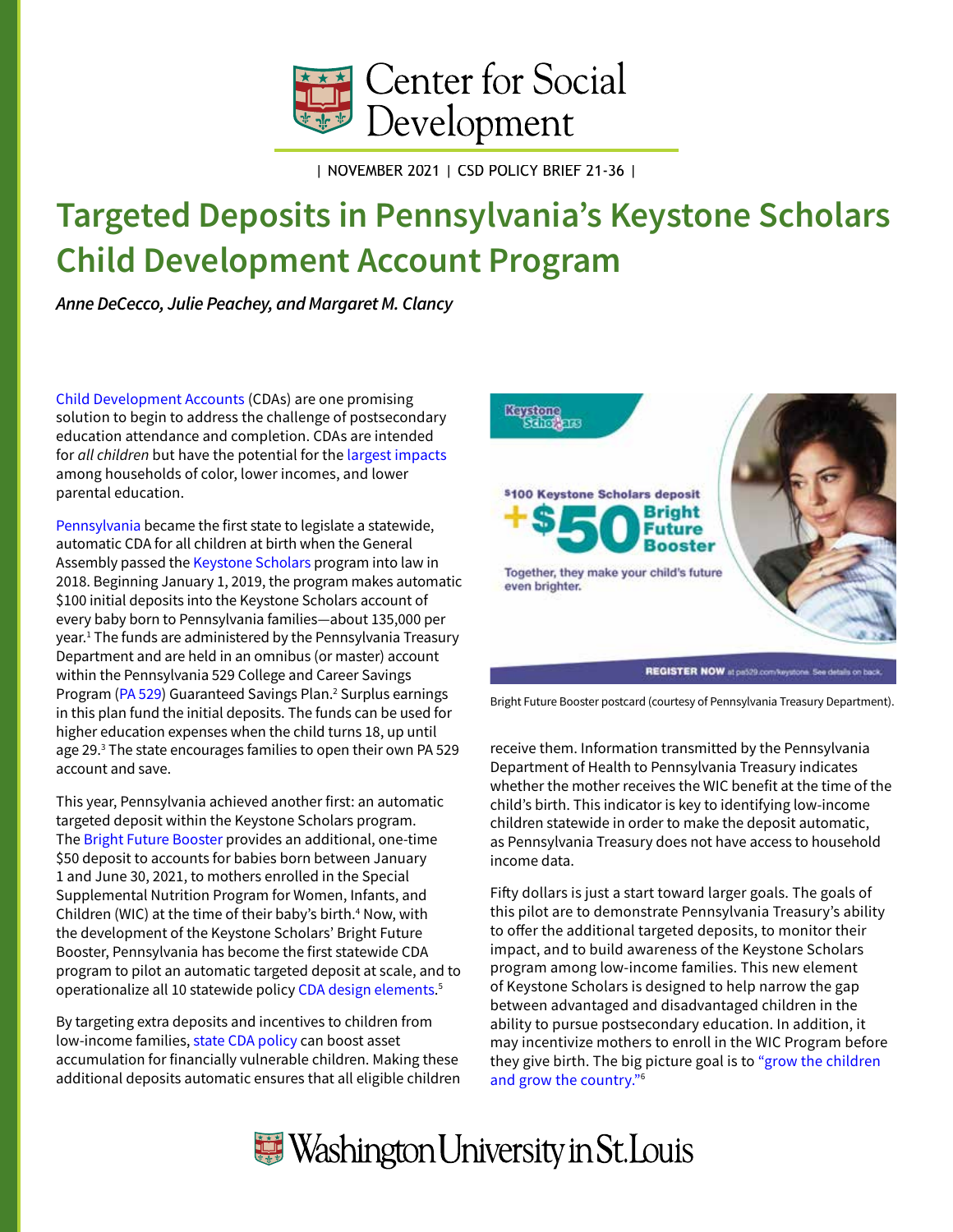<span id="page-1-0"></span>

WIC program staff in the Pennsylvania Department of Health created the tagline "from nutrition education to college education" for social media communications on the Bright Future Booster (courtesy of Pennsylvania Treasury Department).

In an effort to raise awareness among eligible mothers about the Bright Future Booster, Pennsylvania Treasury has cultivated a strong partnership with the state's WIC Program at the Pennsylvania Department of Health, as well as with the 24 local agencies that administer the WIC Program throughout the state and their affiliated advocate organizations.

## **Greater Than the Sum of Its Parts: The WIC-Keystone Scholars Milestone Program**

Through the initiative and innovation of one of Pennsylvania's local WIC agencies, [Adagio Health](https://www.adagiohealth.org/), Pennsylvania Treasury developed another targeted deposit program meant to incentivize WIC Program retention among children in the southwestern part of the state. Adagio Health is the WIC provider in five Pennsylvania counties, which account for about 4.6% of the state's population. The WIC-Keystone Scholars Milestone Program provides an additional \$50 deposit into the Keystone Scholars accounts of children born throughout 2021 to mothers participating in WIC and served by Adagio. For each year the child remains enrolled in WIC until their fifth birthday, Pennsylvania Treasury will provide additional, increasing deposits into their Keystone Scholars accounts.<sup>7</sup>

Pennsylvania Treasury and Adagio Health are working closely to raise awareness of the program among eligible mothers. The program is an excellent example of a partnership that equals more than the sum of its parts; it aims to strengthen [financially vulnerable families](https://doi.org/10.7936/akd8-d690) through the array of financial, social, and emotional benefits CDAs provide, and to encourage retention in a critical public health program.

Eligible children can receive up to an additional \$425 in targeted deposits to their Keystone Scholars accounts if they remain eligible for the WIC Program and stay enrolled in it through 5 years of age. Together with the universal \$100 initial deposit, that amounts to \$525 for higher education, and the sum will grow over time.

As the administrator of a large, state-run CDA program, Pennsylvania Treasury relies on trusted community-based

# **Milestone Program**

A partnership between Adagio Health WIC, the<br>Pennsylvania Treasury, and the Henry L. Hillman Foundation



# In 2021, invest in your baby's health and education.

The Milestone Program is for families in Adagio Health's WIC service area. Through the Milestone Program, pregnant moms or parents of a newborn who enroll in WIC in 2021 could receive higher education savings deposits totaling up to \$525 by the time their child is 5 years old.

#### Here's how it works:

- Any pregnant mom or parent of a baby born in 2021 who is enrolled in WIC is eligible for the Milestone Program.
- · For every year that your baby remains enrolled, an additional college savings deposit will be made into a 529 savings account for your child.
- · Children who remain enrolled for up to five years could receive a total of \$525 in higher education savings deposits!

To enroll in the Milestone Program, please visit: pa529.com/keystone

Milestone Program postcard (courtesy of Pennsylvania Treasury Department and Adagio Health).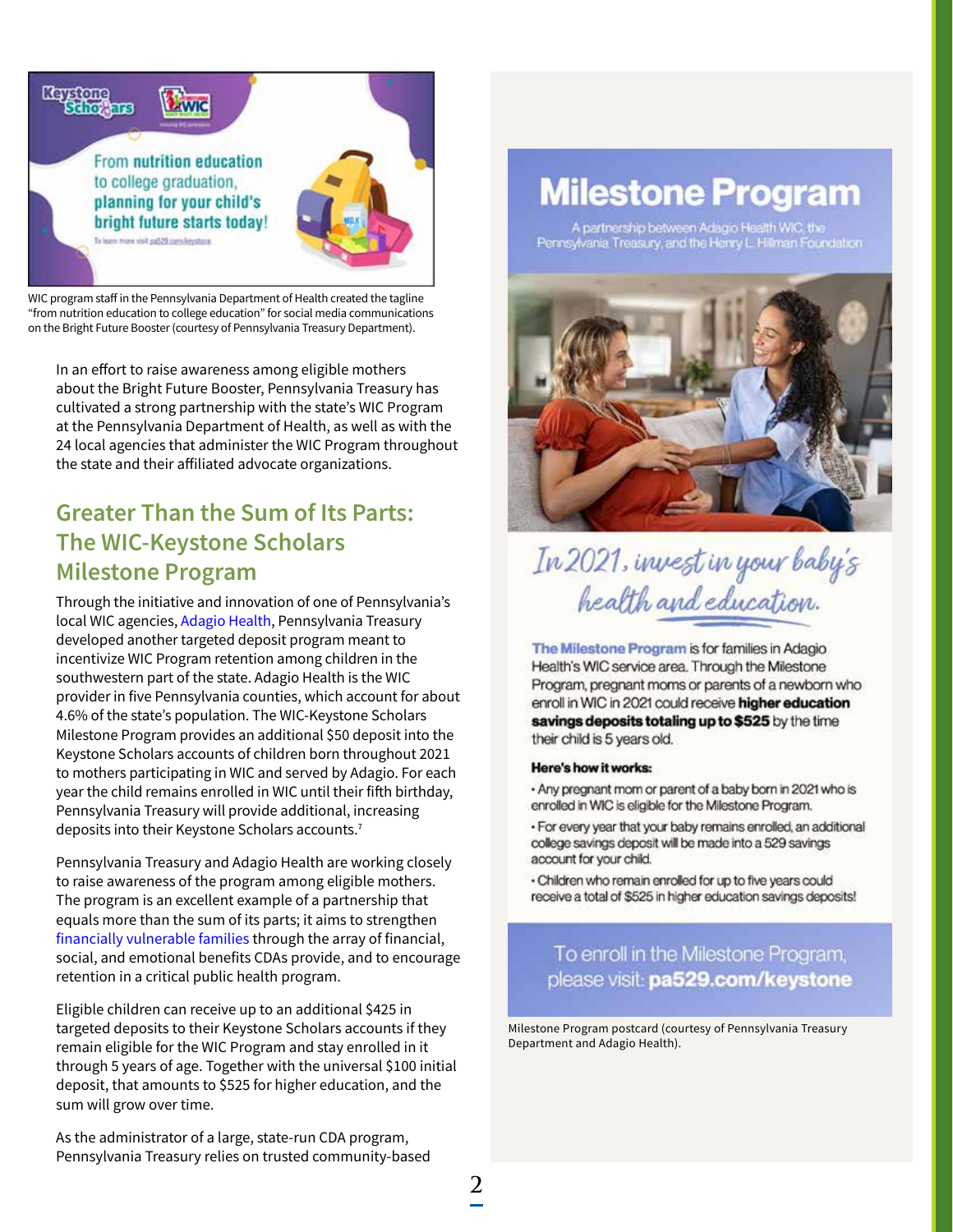

### **Overview of Keystone Scholars Milestone Program Targeted Deposits**

| <b>Milestone</b> |       | <b>Deposits</b> |       |
|------------------|-------|-----------------|-------|
| <b>Birth</b>     | \$100 | \$50"           |       |
| 1 Year           |       | \$50            |       |
| 2 Years          |       | \$50            |       |
| <b>3 Years</b>   |       | \$75            |       |
| <b>4 Years</b>   |       | \$100           |       |
| <b>5 Years</b>   |       | \$100           |       |
| <b>Total</b>     | \$100 | \$425           | \$525 |

**\***All babies in the WIC Milestone Program through Adagio Health receive a \$50 deposit at birth, though they do not also receive the \$50 Bright Future Booster.

▶ Keystone Scholars makes an automatic \$100 deposit for all Pennsylvania newborns.

▶ Bright Future Booster provides \$50 for babies born between January and June 2021, to mothers enrolled in WIC at the time of child's birth.

WIC agencies and partners support outreach efforts.

Adagio Health offers their WIC participants up to \$425 in Milestone incentives for children born throughout 2021.

▶ ▶ Milestone incentives are available ▶ each year children remain enrolled in WIC, to age 5.

▶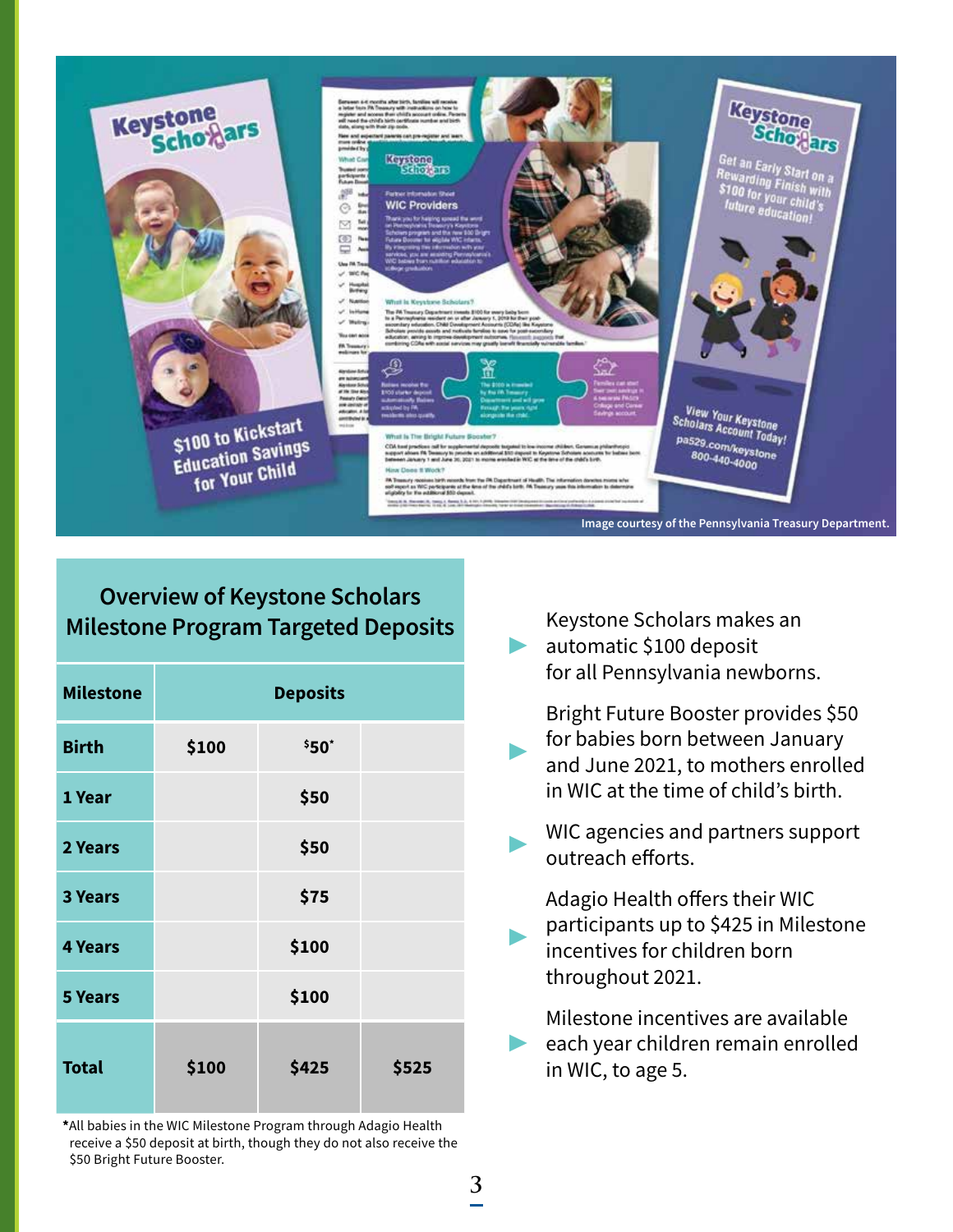### <span id="page-3-0"></span>**Partnership Roles for Community Organizations**

- ▶ Encourage families to register their Keystone Scholars account.
- ▶ Help parents log in to their accounts online if needed.
	- ▶ Encourage families to open a PA 529 account and save.
		- Consider funding additional targeted deposits.

partners to educate families about Keystone Scholars. In fact, Treasury credits its locally based partner organizations with a large part of the program's success since the first days of the [pilot program](https://www.pa529.com/keystone/pdf/Pilot-Results-Report.pdf). Partners—such as community-based nonprofits, health care providers, libraries, and early learning centers, among others—are uniquely positioned to carry the Keystone Scholars message and reassure families that the \$100 is a legitimate benefit provided to all Pennsylvania newborns. Treasury continues to expand its network of partners and to equip them with [printed and digital marketing materials](https://www.pa529.com/keystone/resources/) in both English and Spanish to inform families about the program. Treasury also trains organizations on how to help families register their Keystone Scholars account online.<sup>8</sup> Partners can go a step further to encourage families to open a PA 529, link it to their Keystone Scholars account, and save with deposits as small as \$1.<sup>[9](#page-4-0)</sup> In addition, Pennsylvania Treasury continually seeks out donor "Champions," like Adagio Health and the Henry L. Hillman Foundation, that want to give back to their communities by funding additional targeted deposits into the accounts of their area's children.<sup>10</sup> This [combined policy model](https://doi.org/10.7936/q310-7h95) provides efficient and sustainable services to build assets for all children, especially financially vulnerable ones.

### **Conclusion**

A "booster" deposit to the Keystone Scholars program has been envisioned [since the program's beginning](https://doi.org/10.7936/14tc-2b43). The law authorizing the Keystone Scholars program provides for additional deposits to be made into Keystone Scholars accounts but stops short of authorizing a specific funding stream. In time, Pennsylvania Treasury hopes to use results from the Bright Future Booster pilot to make the case for permanent, targeted deposits for low-income families. Sustainable funding would ideally come from surplus earnings from the PA 529 Guaranteed Savings Plan, similar to the funding stream for the initial Keystone deposits.

Additionally, Pennsylvania Treasury plans to engage more partner organizations like Adagio Health and the Henry L.

Hillman Foundation to help the children in their communities build even more assets for the future.

The Bright Future Booster and Milestone deposits represent important steps in expanding the Keystone Scholars program, addressing existing inequities, and building wealth among Pennsylvania's most disadvantaged families. Pennsylvania Treasury and the PA 529 make this CDA policy innovation possible through strong partnerships with the Pennsylvania Department of Health and numerous, engaged and committed community organizations.

## Acknowledgments

Pennsylvania Treasury is grateful to the donors who have made the Bright Future Booster pilot possible: the Heinz Endowments, the Henry L. Hillman Foundation, the Richard King Mellon Foundation, and the Neubauer Family Foundation. Special thanks go to the Henry L. Hillman Foundation for its funding of the Keystone Scholars Milestone Program. We are also extremely grateful to our partners at the Pennsylvania Department of Health. The Division of Vital Records has helped make the Keystone Scholars program possible from the very beginning. As we have rolled out the Bright Future Booster, the support of the Department's WIC Program has been instrumental, as has that of all the WIC Local Agencies that have worked to raise awareness of the initiative among families across the state. In addition, we wish to thank the WIC Stakeholders Collaborative for their work to provide outreach on the initiative. We are especially thankful to the staff at Adagio Health for proposing the idea of the Milestone Program and for their continued partnership in forging this new path with us. Finally, Pennsylvania Treasury wishes to thank the CDA experts at the Center for Social Development at Washington University in St. Louis for the opportunity to highlight our work in this piece and for their ongoing technical assistance to the Keystone Scholars program.

The authors thank the Charles Stewart Mott Foundation and an anonymous donor for financial support of this publication. We are grateful to Chris Leiker for editing assistance and Michael Sherraden and Sandy Beverly for offering comments.

#### **Notes**

- <sup>[1](#page-0-0)</sup> With about 135,000 births per year, Pennsylvania had funded nearly 330,000 Keystone Scholars accounts by October 30, 2021.
- [2](#page-0-0) Each child's Keystone Scholars account is held in a unique subaccount within the omnibus account.
- <sup>3</sup> Keystone Scholars program deposits and their earnings can be used on qualified expenses at any type of postsecondary institution that qualifies for federal aid, both in and outside of Pennsylvania. Such institutions include most 2- and 4-year colleges, vocational schools, and apprenticeship programs.
- [4](#page-0-0) Like the rest of the Keystone Scholars program, the Bright Future Booster uses no taxpayer money. Philanthropic